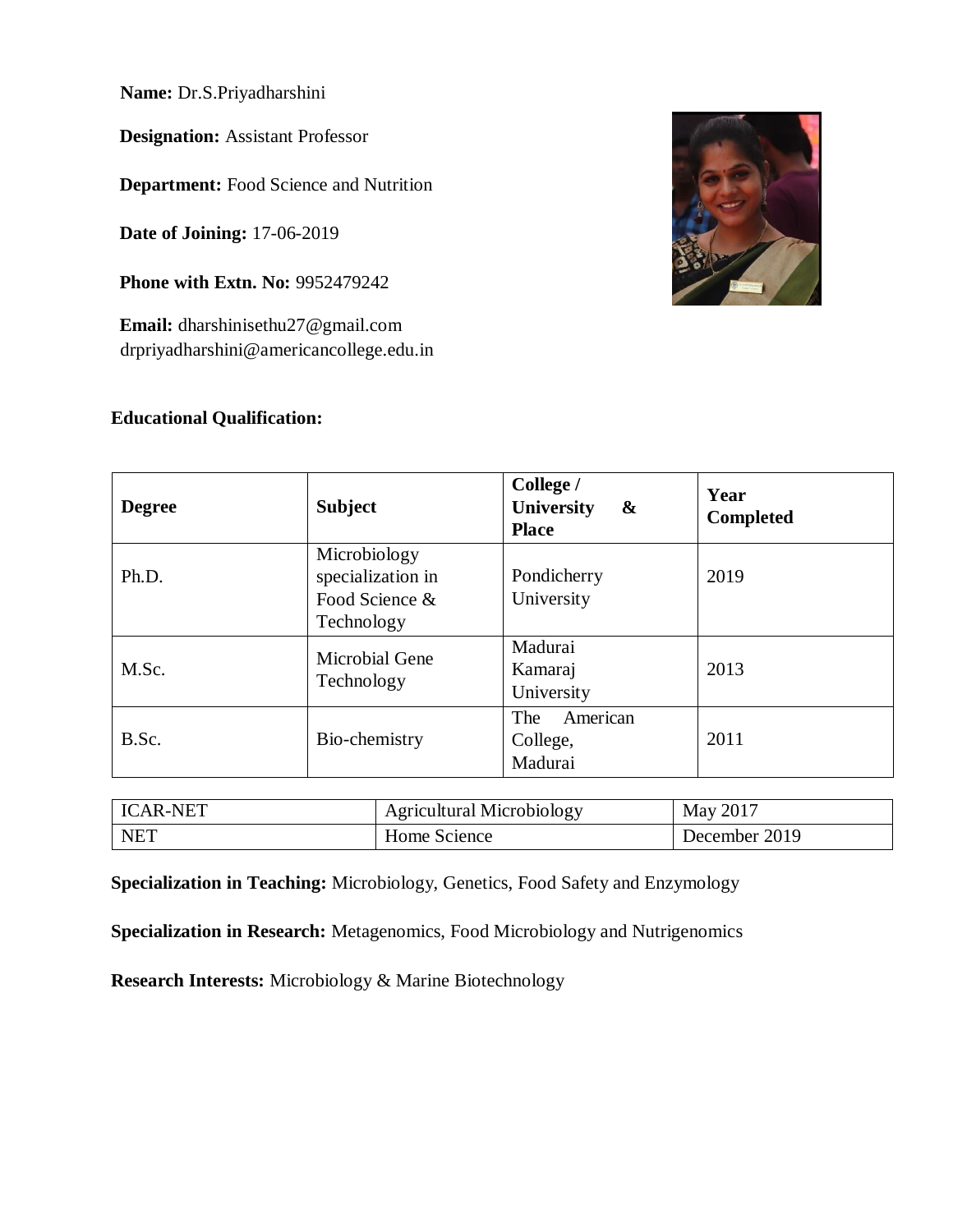### **Other Work Experience**

| <b>Designation</b> | <b>Institution / Company</b>                                                    | Year<br>From<br>$\blacksquare$<br><b>To</b><br>(month/year)<br>(month/year) |
|--------------------|---------------------------------------------------------------------------------|-----------------------------------------------------------------------------|
| Project Fellow     | <b>DBT</b> – Junior Research<br>Fellow at Pondicherry<br>University Pondicherry | 3 Years<br>2013-2016                                                        |

### **Administrative /Academic Position/s (held / currently holding):**

| <b>Positions</b><br>held<br>currently holding | Year - From (month/year)<br>To month/year) |
|-----------------------------------------------|--------------------------------------------|
| <b>Assistant Professor</b>                    | June 2019 to Till Date                     |
| Co-ordinator – Industrial Biotechnology       | August 2020 to Till Date                   |
| NAAC Committee Member (Criterion –III)        | March 2020 to Till Date                    |

### **Membership in Professional Bodies:**

- Life time member in AFSTI
- Lifetime Member in Indian Association of Applied Microbiology
- Tamil Nadu Science Forum [Life member]

### **Other Activities / Academic Credentials:**

- 1. Subject Expert for Board of Studies Meeting for B.Sc Food and Dairy Technology in the Department of Food and Dairy Technology, at Mannar Thirumalai Naicker College,Madurai-625004
- 2. External Examiner V.V.Vanniaperumal College for Women in the Department of Nutrition and Dietetics.
- 3. External Examiner The Madura College in the Department of Biotechnology.
- 4. Reviewer

| Journal of Emerging Technologies and Innovative<br>Research (JETIR) |
|---------------------------------------------------------------------|
| Journal of Pure and Applied Microbiology (JPAM)                     |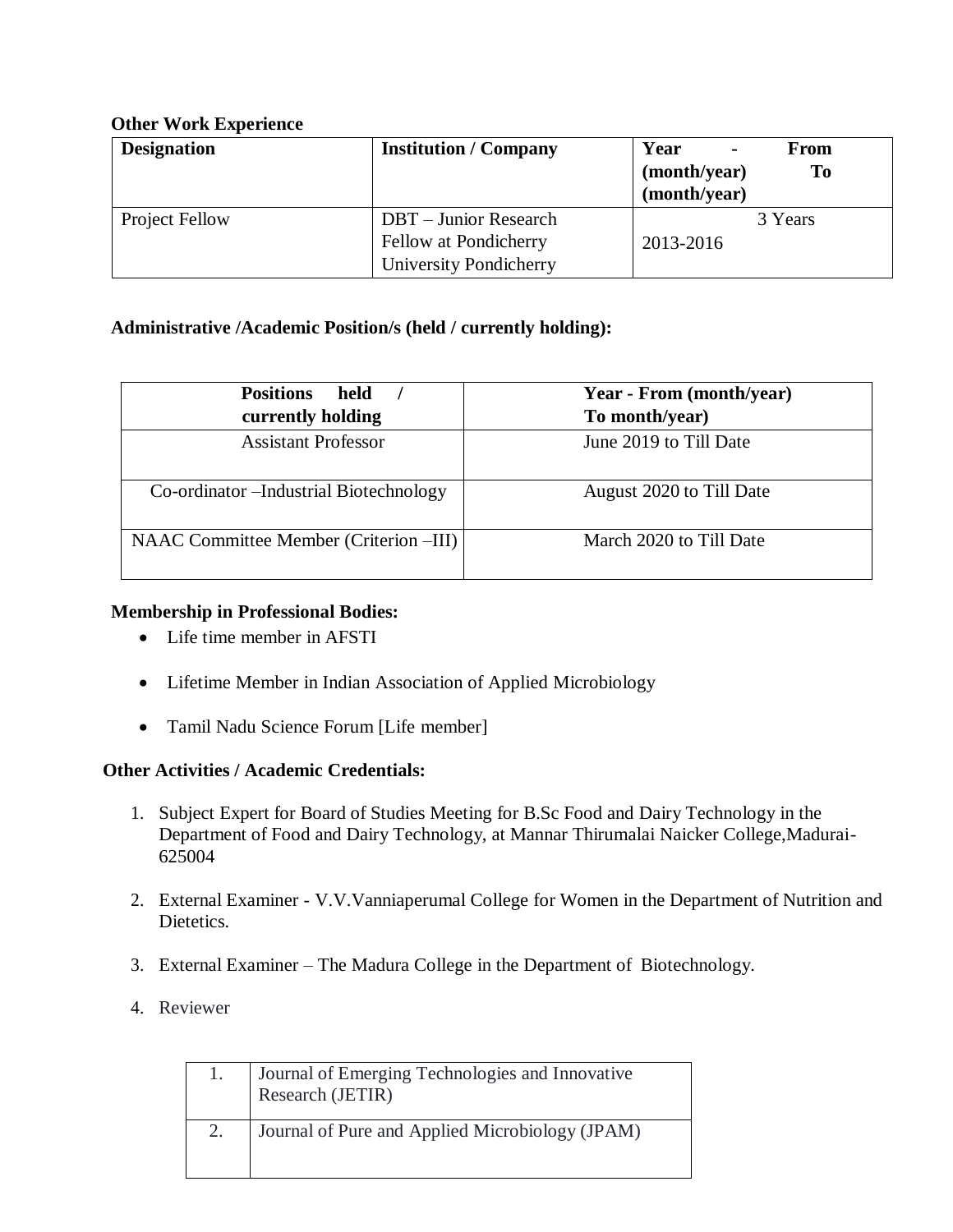| 3. | Journal of Applied Life Sciences International   |
|----|--------------------------------------------------|
| 4. | Annual Research & Review in Biology              |
| 5. | Asian Journal of Environment & Ecology           |
| 6. | Journal of Scientific Research and Reports       |
| 7. | International Journal of Plant & Soil Sciences   |
| 8. | South Asian Journal of Research in Microbiology  |
| 9. | Journal of Pharmaceutical Research International |
| 10 | European Journal of Nutrition and Food Safety    |

# **Publications:**

| Cumulative impact factor | 35.424                               |
|--------------------------|--------------------------------------|
| <b>Citations</b>         | 500 (*Based on all citation sources) |
| H index                  | 14 (*Based on all citation sources)  |
| $\vert$ i 10 index       | 12                                   |

| SI No | <b>Authors</b>                                                                                                                                  | <b>Publication</b>                                                                                                                                                                     | <b>Journal</b>                  | <b>Impact</b><br><b>Factor</b> |
|-------|-------------------------------------------------------------------------------------------------------------------------------------------------|----------------------------------------------------------------------------------------------------------------------------------------------------------------------------------------|---------------------------------|--------------------------------|
|       | Priyadharshini, S.,<br>Kiran, G. S., Sajayan,<br>A., Ravindran, A.,<br>Priyadharshini, G. B.,<br>Ramesh, $U_1, \ldots \&$<br>Selvin, J. (2020). | Dietary administration of gelatinised<br>polyhydroxybutyrate to Penaeus<br>vannamei improved growth<br>performance and enhanced immune<br>response against Vibrio<br>parahaemolyticus. | Aquaculture,<br>517,<br>734773. | 3.591                          |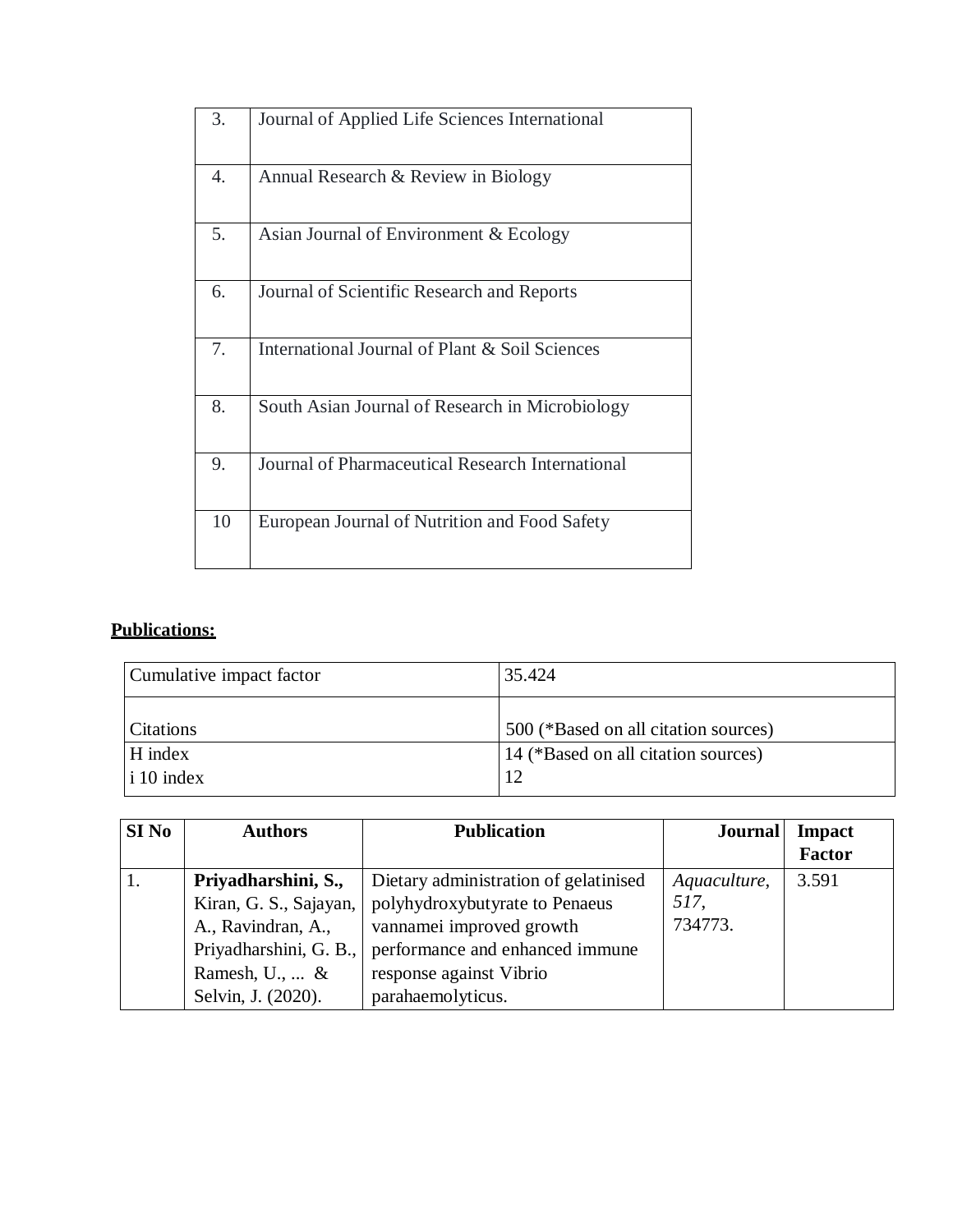| 2. | Kiran, G. S.,<br>Priyadharsini, S.,<br>Sajayan, A.,<br>Ravindran, A., &<br>Selvin, J.                    | An antibiotic agent pyrrolo [1, 2-<br>a] pyrazine-1, 4-dione,<br>hexahydro isolated from a<br>marine bacteria Bacillus<br>tequilensis MSI45 effectively<br>controls multi-drug resistant<br>Staphylococcus aureus.      | 2018, RSC<br>Advances, 8(32),<br>17837-17846.               | 2.936 |
|----|----------------------------------------------------------------------------------------------------------|-------------------------------------------------------------------------------------------------------------------------------------------------------------------------------------------------------------------------|-------------------------------------------------------------|-------|
| 3. | G. Seghal Kiran, S.<br>Priyadharshini,<br>Alan<br>Dobson, Steve<br>Jackson and Joseph<br>Selvin          | Nm-<br>Synthesis<br>of<br><b>PHB</b><br>(nanomelanin-<br>polyhydroxy<br>butyrate)<br>nanocomposite<br>film<br>and its<br>protective effect against biofilm-<br>forming multi drug resistant<br>Staphylococcus<br>aureus | 2017, Nature<br>Scientific reports,<br>7(1), 9167           | 4.259 |
| 4. | Seghal Kiran.<br>Sabarathinam, Sethu<br>Priyadharshini,<br>Joseph Selvin                                 | Development of Anti biofilm<br><b>Biosurfactants from Marine</b><br>bacteria against Shrimp Vibrio<br>pathogens                                                                                                         | $(2017)$ . Avances en<br>Nutrición Acuicola.                | 1.2   |
| 5. | G.Seghal Kiran,<br>S.Priyadharsini,,<br>Priyadharsini, G.B,<br>Poulose, N., and<br>Selvin                | Production of Lipopeptide<br>Biosurfactant by a Marine<br>Nesterenkonia sp. and Its<br>Application in Food Industry,                                                                                                    | $(2016)$ , Frontiers in<br>microbiology, 8,<br>1138,        | 4.76  |
| 6. | Kiran,<br>Priyadharsini,<br>S., Poulose,<br>N.,<br>Selvin, J.                                            | Sajyan, A., G.Seghal Revealing the ability of novel<br>polysaccharide<br>bioflocculant<br>1n<br>bioremediation<br>of<br>heavy metals sensed in a<br>Vibrio bioluminescence reporter<br>assay                            | Environmental<br>Pollution                                  | 4.839 |
| 7. | S<br>Priyadharshini, G.<br>Seghal Kiran,<br>,Alan<br>Dobson, Elumalai<br>Gnanamani, and<br>Joseph Selvin | Degradation intermediates of<br>poly-hydroxy butyrate inhibits<br>phenotypic expression of<br>virulence factors and biofilm<br>formation in luminescent<br>Vibrio sp. PUGSK8                                            | 2016<br><b>NPJ</b> Biofilms and<br>Microbiomes, in<br>press | 4.128 |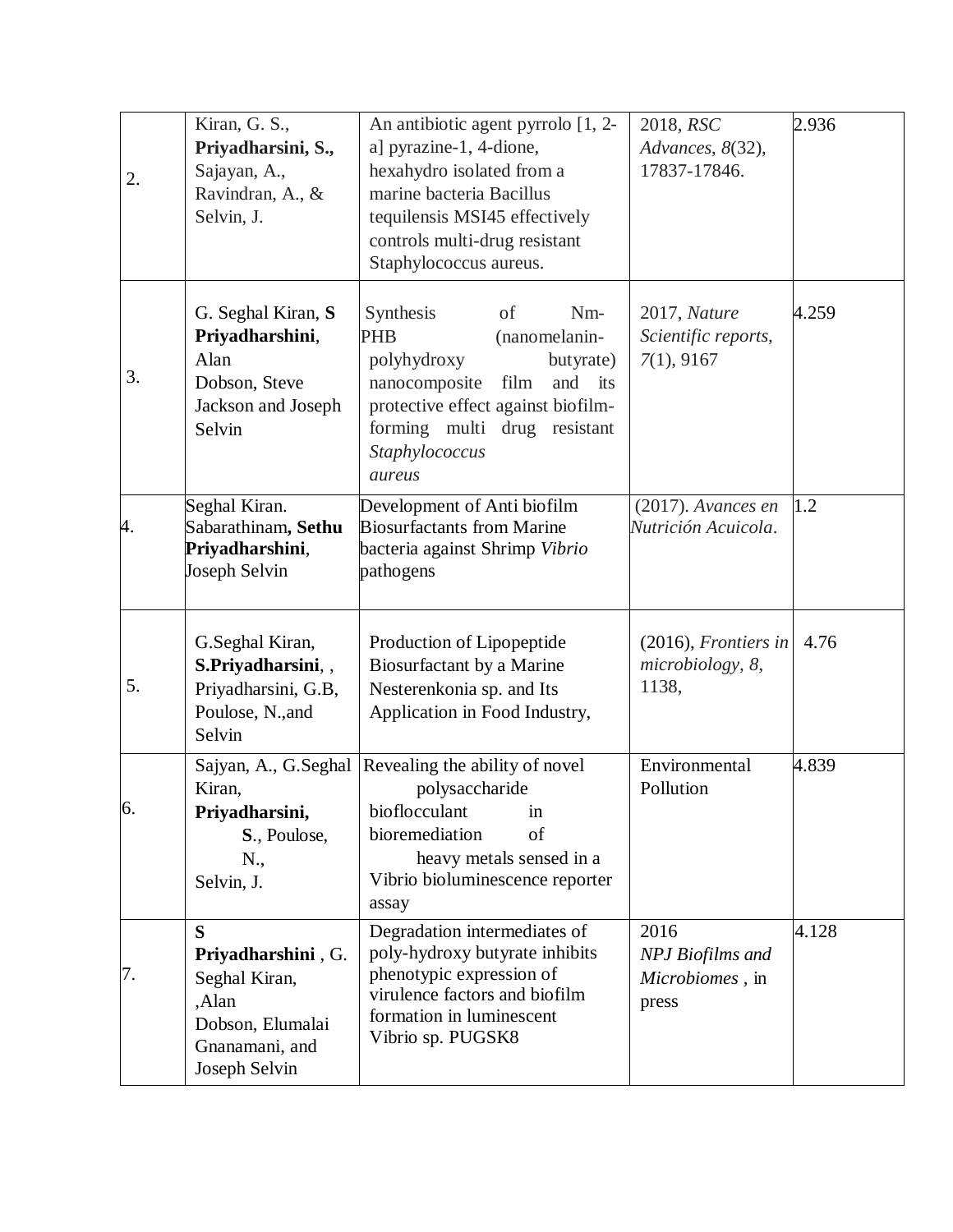|     | G. Seghal Kiran, S. | Characterization of an          | 2015                              | 2.936 |
|-----|---------------------|---------------------------------|-----------------------------------|-------|
|     | Priyadharshini, K   | exopolysaccharide from probiont | RSC Advances 5                    |       |
| 8.  | Anitha, E           | Enterobacter faecalis MSI12 and | $(88)$ , 71573-71585              |       |
|     | Gnanamani,          | its effect on the disruption of |                                   |       |
|     | J Selvin            | Candida albicans biofilm        |                                   |       |
|     |                     |                                 |                                   |       |
|     | G. Seghal<br>Kiran, | Antiadhesive activity of poly-  | 2014                              | 4.25  |
|     | Anuj Lipton, S      | hydroxy butyrate biopolymer     | Microbial Cell                    |       |
|     | Priyadharshini, K   | from a marine Brevibacterium    | Factories, 13:114.                |       |
| 9.  | Anitha, Lucia       | casei MSI04 against shrimp      |                                   |       |
|     | Suárez, Mariadhas   | pathogenic vibrios              |                                   |       |
|     | Arasu, Ki Choi,     |                                 |                                   |       |
|     | Joseph Selvin, Naif |                                 |                                   |       |
|     | Al-Dhabi            |                                 |                                   |       |
|     | G. Seghal Kiran,    | Effect of Fe nanoparticle on    | 2014 BMC                          | 2.17  |
|     | Nishanth, L. A.,    | growth and glycolipid           | biotechnology,                    |       |
| 10. | Priyadharshini, S., | biosurfactant production under  | 14(1), 48                         |       |
|     | Anitha, K., &       | solid state culture by marine   |                                   |       |
|     | Selvin, J*          | Nocardiopsis sp. MSA13A         |                                   |       |
| 11. | S. Priyadharshini,  | PRODUCTION AND                  | International                     |       |
|     | Zibia Kasturi       | <b>CHARACTERIZATION</b>         | Journal For                       |       |
|     | Gratia.A, Ajay      | <b>OF</b>                       | Research in                       |       |
|     | Kumar. S,           | <b>EXOPOLYSACCHARIDE</b>        | Applied Science &                 |       |
|     | Preasanna Devi. K,  | <b>EXTRACTED FROM</b>           | Engineering                       |       |
|     | Saranya Devi. K.U,  | <b>BACTERIA ISOLATED IN</b>     | Technology                        |       |
|     | Pakiya Lakshmi.M,   | <b>HOMEMADE AND</b>             | (iJRASET) June<br>2021, Volume 9, |       |
|     | Sarvesh Swaroop     | PACKED IDLI BATTER.             | Issue 6.                          |       |
|     | Shankar.S,          |                                 |                                   |       |
|     | Davamani            |                                 |                                   |       |
|     | Christober.M        |                                 |                                   |       |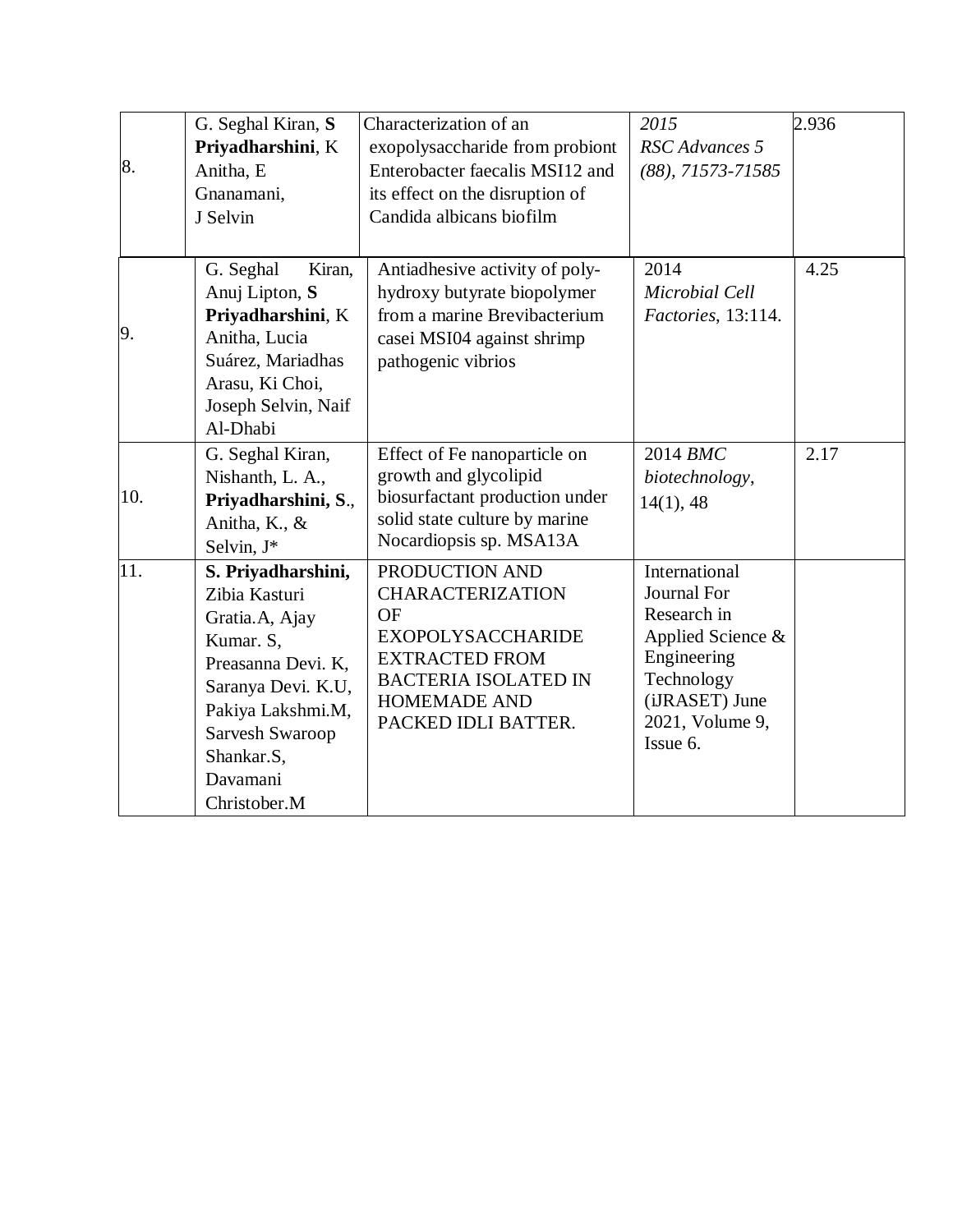#### **Papers in referred Journals**

- KAMALRAJ, R., NANDHIVARMAN, M., POYYAMOLI, G., GOWTHAMRAJ, G., & **PRIYADHARSHINI, S.** (2017). EFFECT OF INORGANIC AND ORGANIC AMENDMENTS ON THE PROXIMATE COMPOSITION OF OKRA [Abelmoschus esculentus (L) Moench]. Journal of Advances in Food Science & Technology, 4(2), 67- 72.
- **S. Priyadharshini,** Arya Sajayan & Amrudha Ravindran (2018) Journal of Emerging Technologies and Innovative Research (ISSN-2349-5162),5,9.
- **S.Priyadharshini,** M. Sri Aravind Lal, A. Zibia Kasturi Gratia, M. Davamani Christober PRODUCTION AND CHARACTERIZATION OF YELLOW PIGMENT FROM POMEGRANATE AND ITS APPLICATION. Journal of Emerging Technologies and Innovative Research (JETIR) May 2021, Volume 8, Issue 5.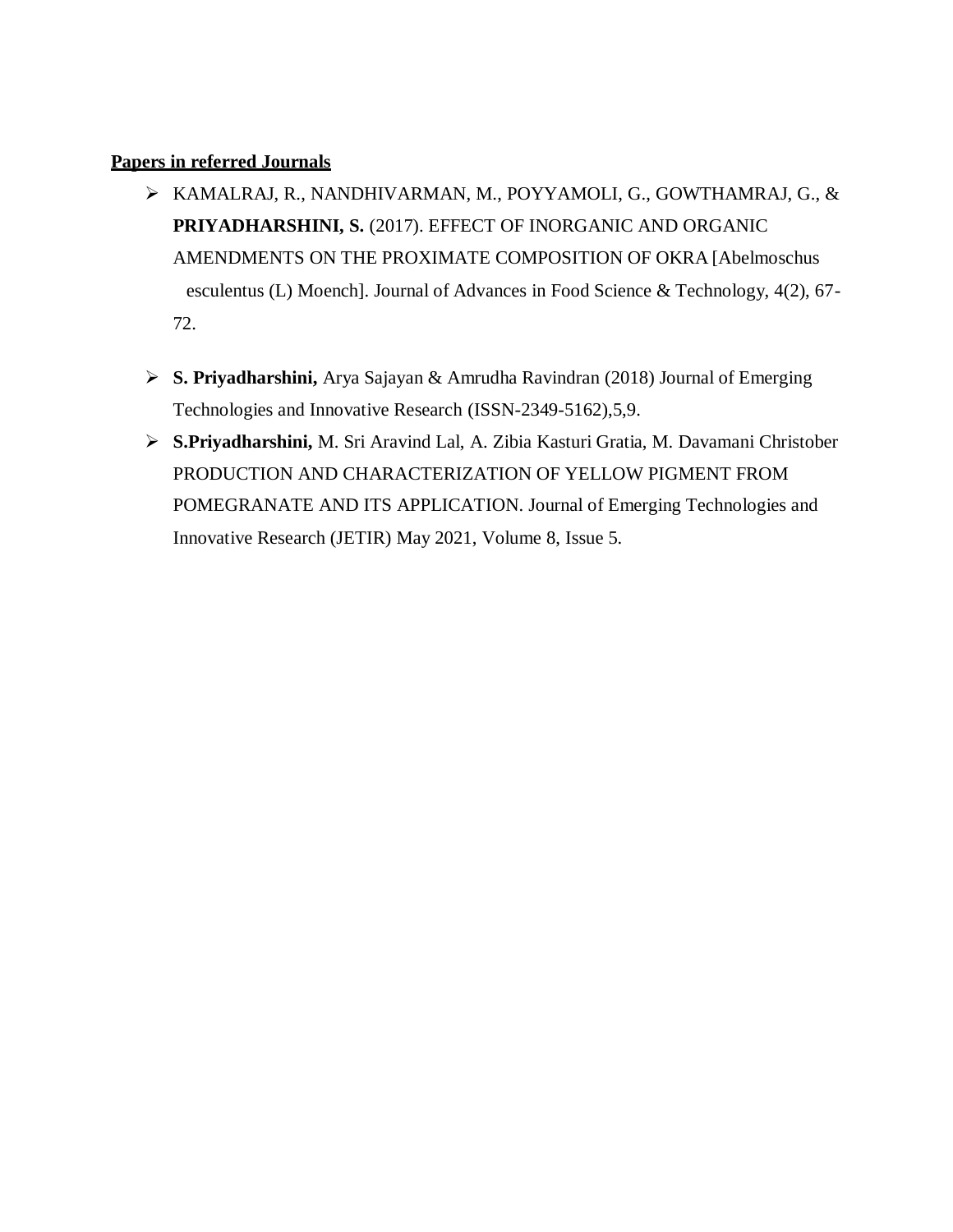# **Chapters Published in Books**

Bioactive Marine Natural Products: Insights into Marine microbes, Seaweeds, and Marine Sponges as Potential Source of Drug Delivery. Marine Microorganisms, (pp17-30), CRC Press.

## **Papers Presented in the Conference**

| Organizing<br>Institutes           | Conference                | Paper/Poster Topic             | Date                |
|------------------------------------|---------------------------|--------------------------------|---------------------|
| Pondicherry                        | National conference on    | Production and                 | April 3&4 2014      |
| University<br>wonders of the small |                           | characterization of PHB        |                     |
|                                    | exploring the microbial   | from marine sponge             |                     |
|                                    | world                     | associated bacterium           |                     |
| Madurai Kamaraj                    | National conference on    | Production and                 | February 27-28,2016 |
|                                    | recent trends in          | Characterization of            |                     |
| University                         |                           |                                |                     |
|                                    | modernbiology             | Polyhydroxyalkanotes           |                     |
|                                    |                           | from Metagenome of             |                     |
|                                    |                           | <b>Marine Sponges</b>          |                     |
| Society of                         | Innovation in Biological  | Polyhydroxy butyrate and       | November 21-        |
| <b>Biological</b>                  | research on health &      | their intermediates inhibits   | 24,2016             |
| Chemists-                          | diseases                  | biofilm formation and          |                     |
| <b>CFTRI</b>                       |                           | expression of virulence        |                     |
|                                    |                           | factors in Vibrio isolated     |                     |
|                                    |                           | from infected shrimp           |                     |
| Periyar University                 | International conference  | Lipopeptide bioemulsifiers     | December 21-        |
|                                    | on Food, Energy and       | as next generation anti        | 23,2016             |
|                                    | water microbiology        | infectives against             |                     |
|                                    |                           | pathogenic biofilm             |                     |
|                                    |                           | forming Bacillus cereus        |                     |
| Thiruvalluvar                      | International conference  | Protective mechanism of        | February 15-17,2017 |
| University                         | on recent advances in     | Polyhydroxybutyrate            |                     |
|                                    | bioresource technology    | against Vibrio pathogens       |                     |
|                                    |                           | in shrimp aquaculture          |                     |
| <b>AFSTI</b>                       | National Coference on     | Participation                  | March 27-27,2017    |
|                                    | Food regulation in        |                                |                     |
|                                    | Indian current status and |                                |                     |
|                                    | way forward               |                                |                     |
| Pondicherry                        | A National Conference     | <b>Efficacy of Polyhydroxy</b> | March 20&21 2019    |
| University                         | on recent trends in       | butyrate in shrimp             |                     |
|                                    | microbiome research       | aquaculture                    |                     |
| Pondicherry                        | Indo-Mexican              | PHB as feed for Shrimp         | Aug 9-10,2019       |
| University                         | conference on Shrimp      |                                |                     |
|                                    | aquaculture               |                                |                     |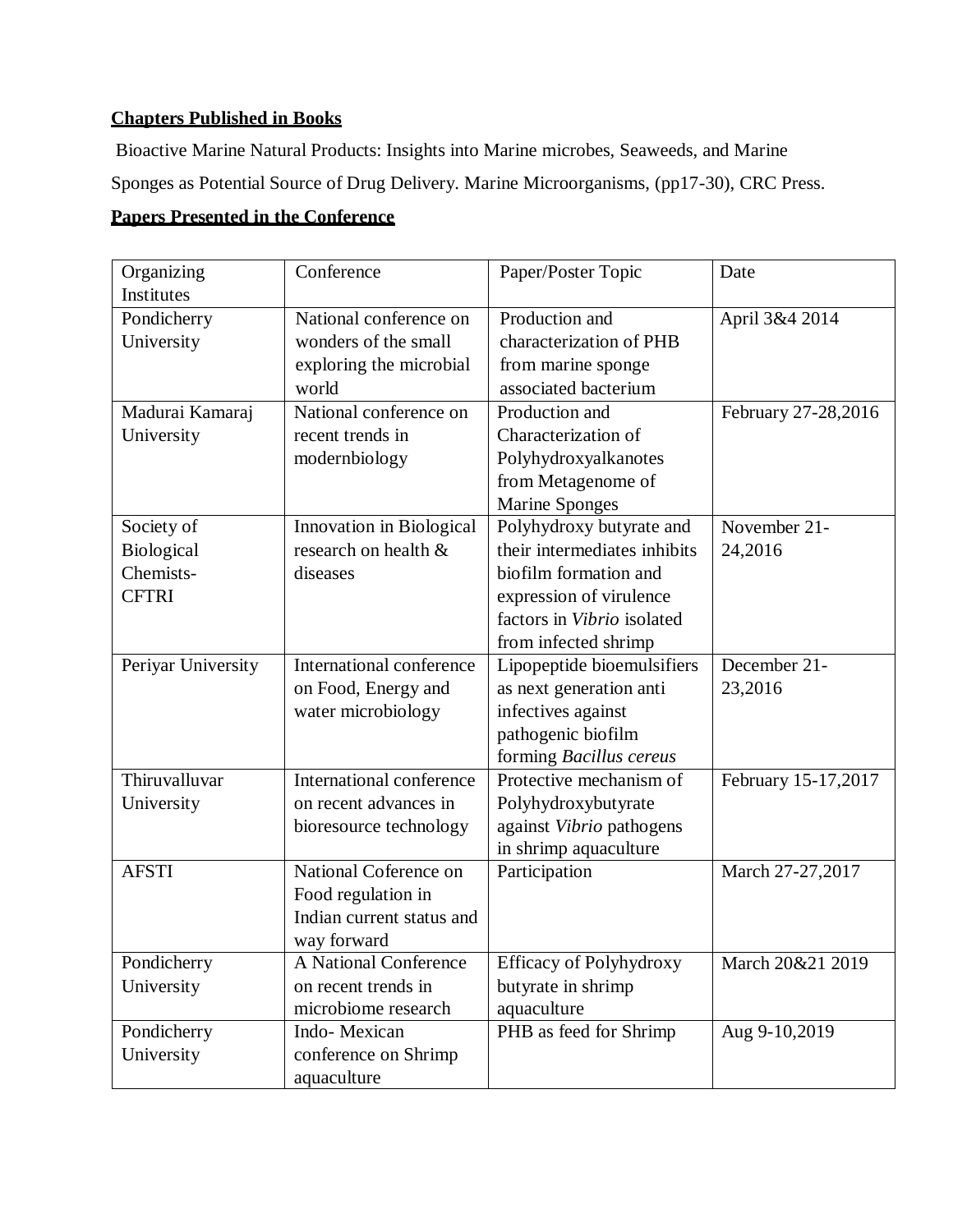| Kalasailingam | 7 <sub>th</sub>     | Annual        | Revealing the efficacy of  | November 28- |
|---------------|---------------------|---------------|----------------------------|--------------|
| University    | Conference          | <sub>on</sub> | Polyhydroxybutyrates       | 29,2019      |
|               | Microbiology in the |               | produced by marine         |              |
|               | New Millennium      |               | sponge associated bacteria |              |
|               |                     |               | to control Vibriosis in    |              |
|               |                     |               | shrimp aquaculture         |              |

### **Workshops**

1. Workshop on basics in applied Bioinformatics for Clinical genomics

2. Training Programme on Laboratory Animal Management and Handling for Research Scholars at TANUVAS, Chennai on 01.02.2017-03.02.2017

### **Resource Person**

1. Delivered invited lecture at Indo- Mexican Conference on Developments in Aquaculture, Nutrition

& Disease Management held on  $9<sup>th</sup>$  &  $10<sup>th</sup>$  August 2019.

2. Served as Resource person and delivered talk on Postpartum depression in the Mental Health Webinar Series 2020 organized by Department of Psychology, The American College, Madurai in association with Madras school of Social Work, Chennai, MS Chellamuthu Institute of Mental Health, Red pond Educational & psychological research Centre and Psycho oncological association Turkey

### GENBANK – NCBI PUBLICATIONS

| S. No          | <b>Accession number</b>                 | <b>Date</b>       |
|----------------|-----------------------------------------|-------------------|
| 1              | OK061187.1 - Bacillus altitudinis       | 13- $Sep-2021$    |
| $\overline{2}$ | OK157432.1 - Pseudomonas<br>putida      | 16- $Sep-2021$    |
| 3              | MW980175.1 -<br>Micrococcus yunnanensis | 19- Apr $-2021$   |
| 4              | KR024645 Vibrio campelli                | 28-Mar-2015       |
| 5              | KR559728.2 Enterobacter faecalis        | 17- Apr $-2015$   |
| 6              | $KB1825475 - Bacillus$ subtilis         | $19 - May - 2015$ |
| 7              | $KR1825490 - Aspergillus$<br>fumigatus  | $19 - May - 2015$ |
| 8              | KU859400.1- Bacillus cereus             | $21 -$ Apr-2016   |